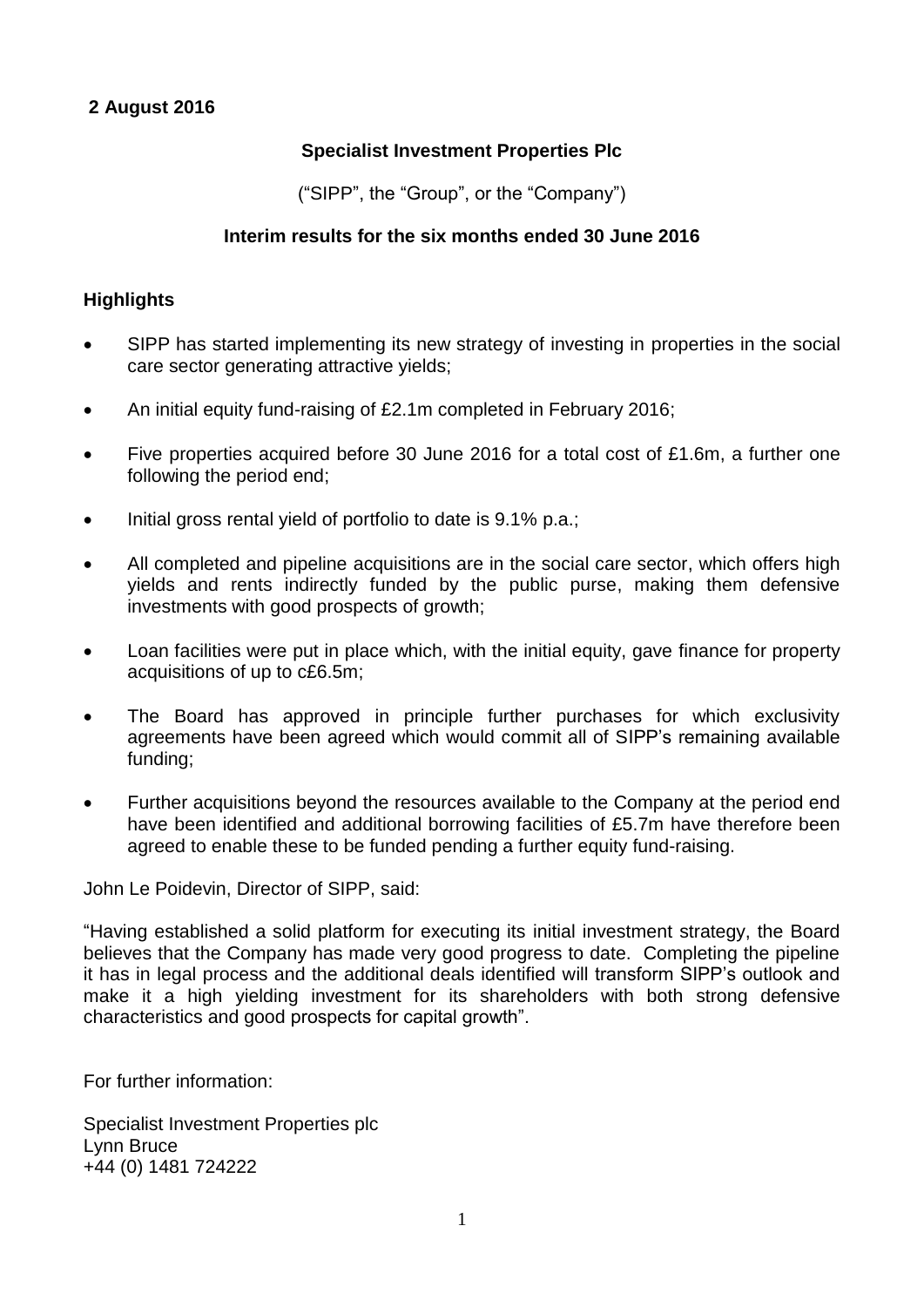Puma Investment Management Limited (Investment Adviser to the Company) David Kaye +44 (0) 20 7408 4050

Allenby Capital Limited (Nomad and Broker to the Company) David Worlidge / James Thomas / Liz Kirchner +44 (0) 20 3328 5656

# **Notes to Editors**

The Company's shares are admitted to trading on AIM and it is registered in the Isle of Man with company number 111066C.

In September 2015 the Company adopted a new investing policy to become an investment property company acquiring and holding freehold properties (and, in rare cases, long leasehold properties) in specialised sectors of the property market. The initial focus is investing in residential properties to accommodate children and young people requiring extensive support from social services, and purpose-built homes for adults with learning difficulties requiring support from carers (for example adults with autism). More recently the Company is considering investment in residential properties that provide short term accommodation to local authorities to meet their obligations. The new Investing Policy for the Company also allows it to invest in other specialist areas such as wedding and conference centres, other leisure facilities and, if sufficiently non-mainstream, residential or commercial property.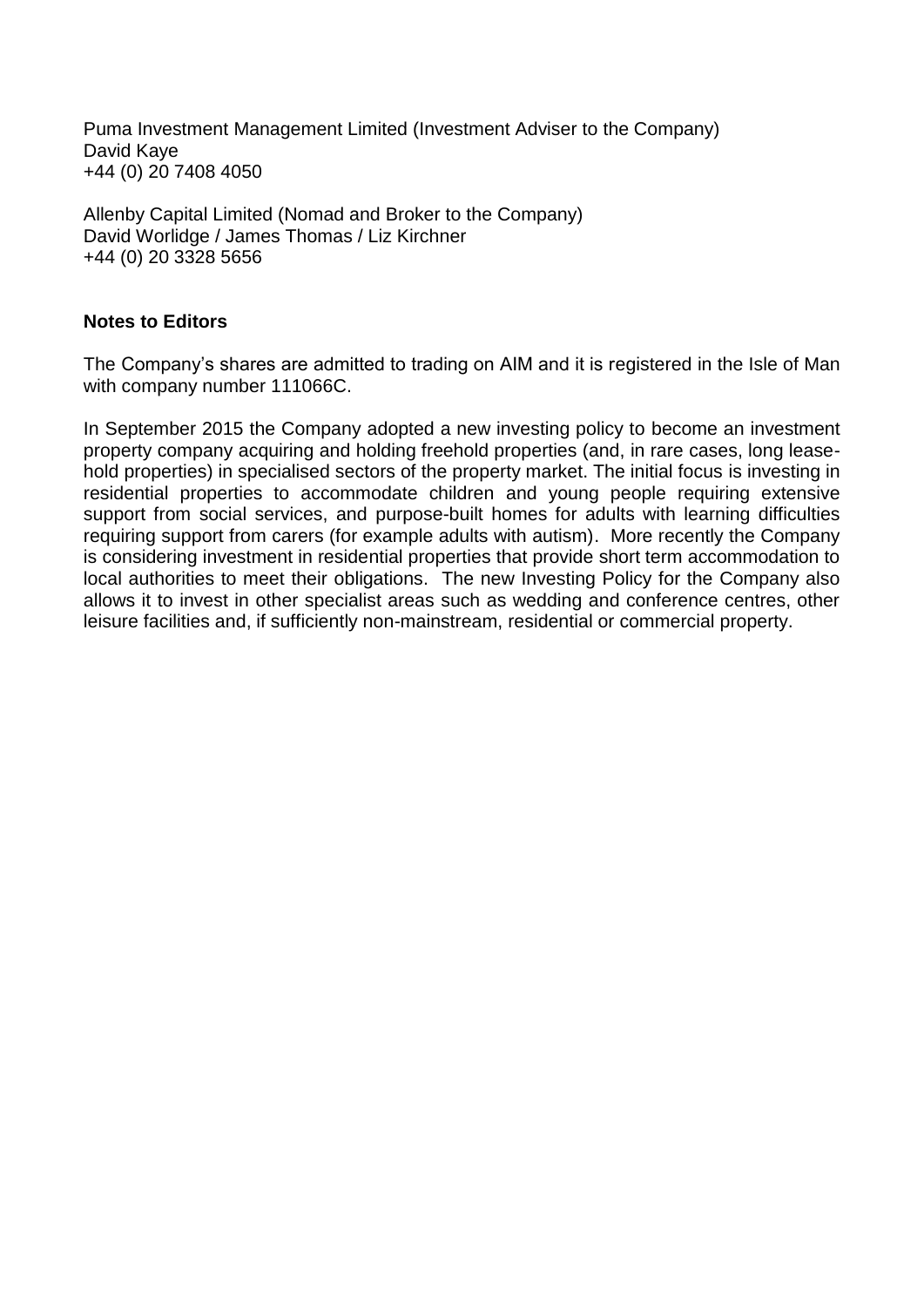# **Introduction**

We take pleasure in reporting our first set of interim results since the Company began to implement its new strategy. We are pleased to report very good progress in building a portfolio of social care properties, a sector offering high yields with rents supported by the public purse. This should enable us to offer our shareholders a sustainable income stream and prospects of capital growth.

# **Financial Results**

Following the adoption of the Company's new strategy, SIPP conducted a placing and open offer which raised £2.1m before costs on 23 February 2016.

The Company made its first acquisitions of two properties on 1 March 2016 and a further three properties were acquired later in the period. As a result, the revenue for the Company for the six months ended 30 June 2016 does not give a steady state picture. Total annualised rent for the six properties now held is £184,500.

As a consequence of the limited amount of time that the properties acquired have been held for and the low yield on cash balances held for property purchases in the pipeline, the Company incurred a loss before and after taxation of £57,000 for the six months to 30 June 2016. The Company's balance sheet shows net assets of £2.3m, of which some £1.7m was held in cash at the balance sheet date. Borrowings taken out to fund property purchases were £1.0m at 30 June 2016.

The Company held £1.7m of investment properties at 30 June 2016, consisting of four former residential properties operating as children's homes and one as a supported living home. These are leased to care operators on long term full repairing and insuring leases with inflation adjustment for rent over the life of the lease.

# **Property Acquisitions**

The Company acquired five properties in the period between completing its fundraising and 30 June 2016. It acquired a sixth property on 8 July 2016. All of the properties are let on full repairing and insuring leases with a term of 25 years. Rent increases are indexed to inflation.

Two of the properties, both acquired on 1 March 2016, are in the North West of England, one in the Manchester area and one in Rochdale. The other four properties are in the West Midlands, mostly in the suburbs of Birmingham.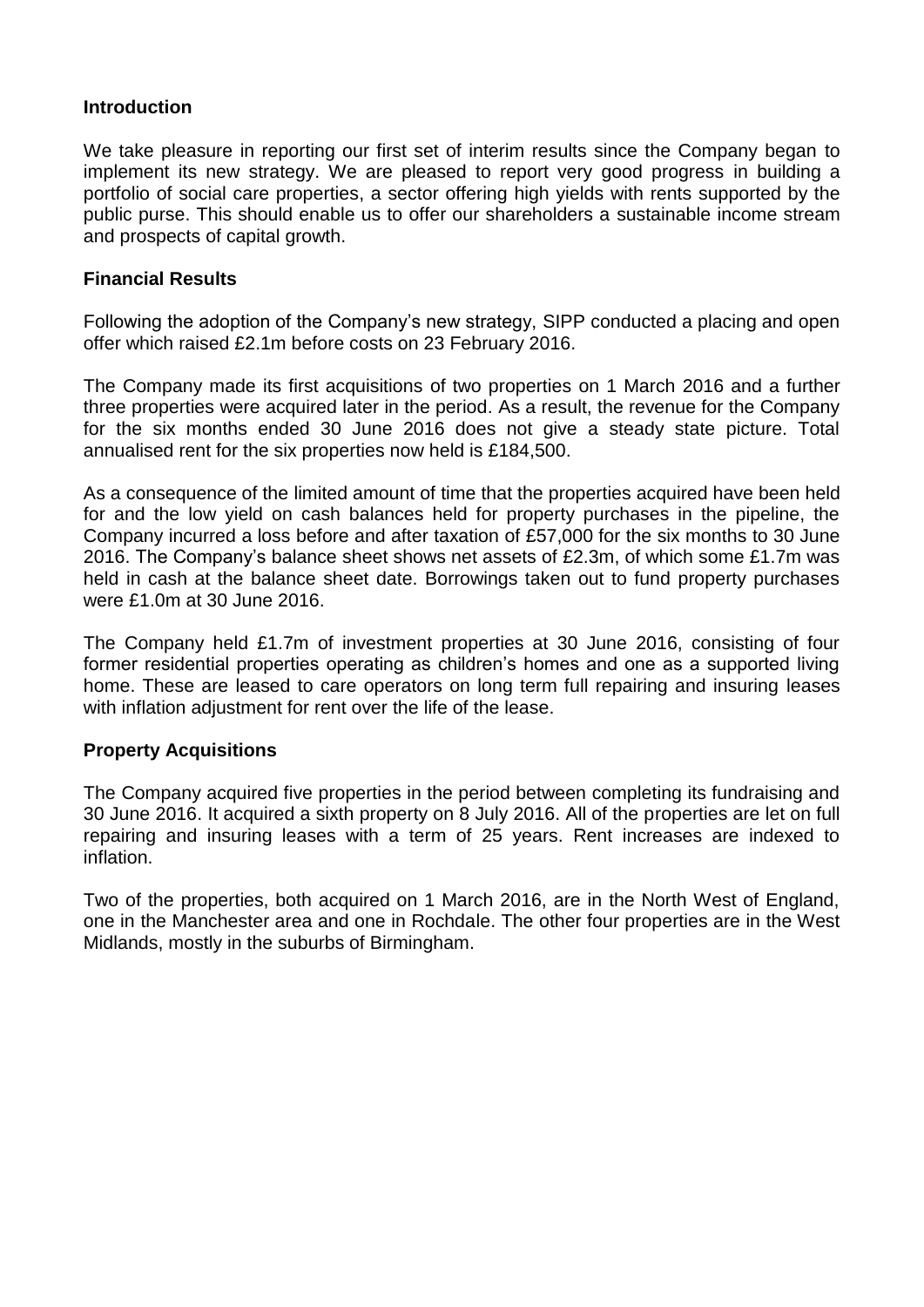The following table gives details of the purchase prices and initial yields:

# **Property Acquisitions to Date**

|                                                                               | <b>Purchase price</b><br>£000s | <b>Annual Rent</b><br>£000s | Initial gross rental<br>yield on purchase<br>$\%$ |
|-------------------------------------------------------------------------------|--------------------------------|-----------------------------|---------------------------------------------------|
| Acquired by 30 June 2016<br>4 children's homes and 1<br>supported living home | 1,503                          | 147                         | 9.7                                               |
| <b>Acquired in July 2016</b><br>1 children's home                             | 385                            | 38                          | 9.9                                               |
| <b>Total purchases to date</b>                                                | 1,888                          | 185                         | 9.8                                               |

The initial gross rental yield for the six properties on purchase costs after taking account of stamp duty, legal costs and fees is 9.1% p.a.

# **Property Acquisitions Pipeline**

The Company's Investment Adviser, Puma Investment Management Limited ("Puma Investments"), has identified a number of properties for acquisition which the Board has approved for purchase subject to satisfactory due diligence. Exclusivity arrangements have been entered into with the vendors and the acquisitions are now in legal process.

These potential acquisitions are mostly of larger buildings divided into individual flats primarily for those with physical or mental difficulties. Some are completed, others are in construction. The intention is to acquire these properties with a long term full repairing and insuring lease in place to a care operator or housing association. If the potential acquisitions in the pipeline are all acquired, it would commit the entire residual funding currently available to the Company after allowing for a modest working capital buffer.

The Investment Adviser has also identified further acquisitions which are available to be made but which would require more finance than the Company currently has available. The Board has discussed these opportunities and considers that it would be advantageous also to proceed with these additional investments, The Board has therefore discussed with its lender, Heritage Square Limited ("Heritage Square"), a new framework agreement under which the Company can draw down additional bridging loans, up to a maximum of £2.5m, to enable the Company to borrow up to 90% of the lower of the acquisition price and the market value of a property ("the new framework agreement"). Further details of this facility are set out below.

The additional projects are currently in construction or about to begin construction and would not be completed before the end of 2016 at the earliest. The extra facility from Heritage Square would enable SIPP to exchange contracts to buy these projects on full completion of construction as attested by an independent monitoring surveyor. Simultaneously at exchange, an agreement for lease would be signed with an appropriate tenant, typically a housing association. The new framework agreement would give the Board confidence that it has the finance to buy the projects at practical completion in 2017. The Company is currently reviewing its options for raising additional equity finance prior to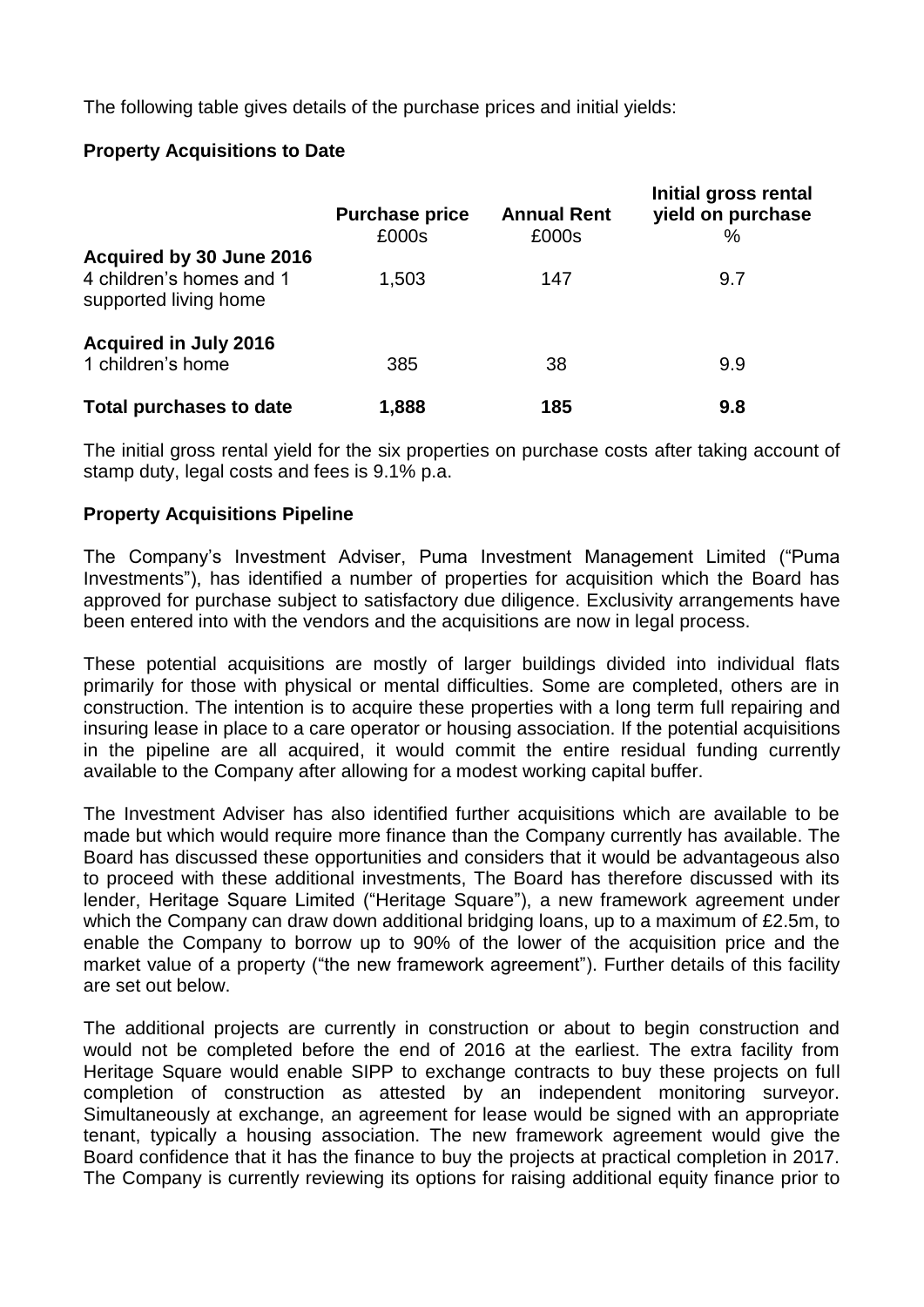the completion of construction, which would mean that it would not need to draw on this new facility.

# **Short Term Accommodation**

The Investment Adviser has also identified opportunities to invest in residential property to be used to supply short term accommodation for local authorities to enable them to meet their housing obligations. The Company has agreed in principle to work in partnership in this area with an established operator with strong local authority relationships and experience. Although individual lettings might well be short term, demand is strong and occupancy rates are high, with an expected gross income yield of over 10% p.a.

The first acquisitions in this area are in the pipeline and the Company has agreed an extension to its original Framework Facility Agreement with Heritage Square. The extension is for up to a further £3.2m to fund such acquisitions at an interest rate of 6.5% p.a. and on terms which are otherwise substantially the same as the original Framework Facility Agreement.

# **Related Party Transactions**

Puma Investments, which is the Company's Investment Adviser, also acts as Trading Adviser to Heritage Square, a specialist property lending company. Puma Investments is a subsidiary of the Shore Capital group of companies, and another member of that group is a substantial shareholder in the Company. Accordingly, Heritage Square is deemed to be a related party under Rule 13 of the AIM Rules. As a consequence, the entering into of the new framework agreement and the extension of the original Framework Facility Agreement are deemed to be related party transactions under Rule 13 of the AIM Rules.

The principal terms of the new framework agreement are as follows:

- £2.5m additional secured facility for 2 years, available to be drawn only in the first 12 months;
- Provides increased leverage on the existing facility (which is up to 70% loan to value) to increase leverage on individual loans up to 90% loan to value;
- 1% one-off, non-refundable arrangement fee of £25,000 payable on signature;
- Additional leverage (i.e. over 70%) attracts interest on following basis:
	- 1.0% per month for the first 6 months from date of drawdown;
	- 1.25% per month for months 7 to 12;
	- 1.5% per month for months 13 to 18;
	- 1.75% per month for months 19 to 24.

John Le Poidevin, the sole independent director, having consulted with the Company's nominated adviser, Allenby Capital Limited, considers that the terms of the £2.5m new framework agreement and of the £3.2m extension of the original Framework Facility Agreement for Short Term Accommodation are fair and reasonable insofar as shareholders are concerned.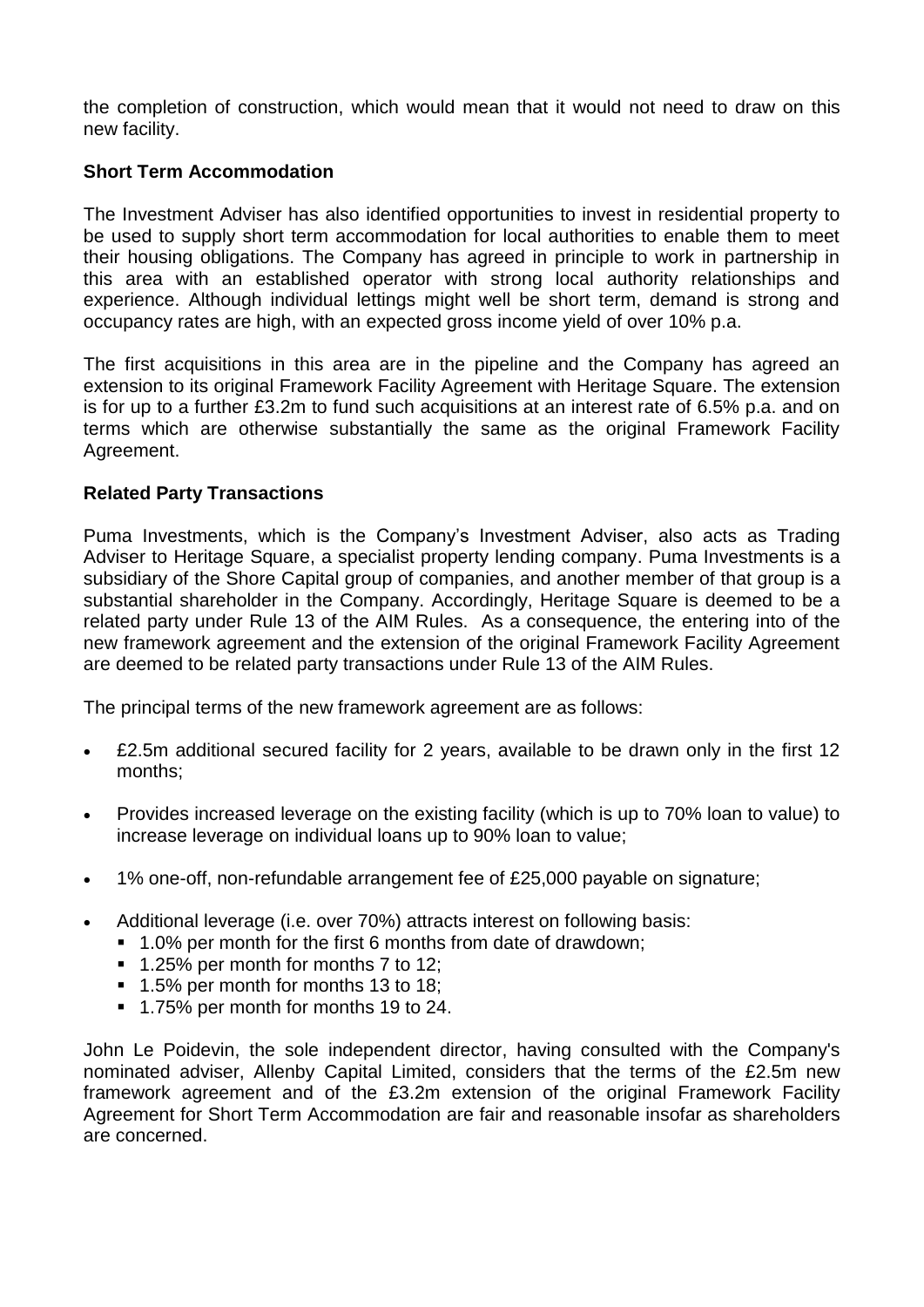# **Future Plans**

The Company, together with its Investment Adviser, is developing a strong flow of opportunities to buy properties in the social care sector delivering relatively high yields and expects to be able to continue to generate attractive investments in this space in a larger programme of investment. For this reason, the Board is contemplating a further equity fund raising in due course.

## **Outlook**

Having established a solid platform for executing its initial investment strategy, the Board is satisfied that the Company has made very good progress to date. Completing the pipeline currently in legal process as well as the additional deals identified will transform SIPP's outlook, established it as a high yielding investment for its shareholders with both strong defensive characteristics and good prospects for capital growth.

**John Le Poidevin Director**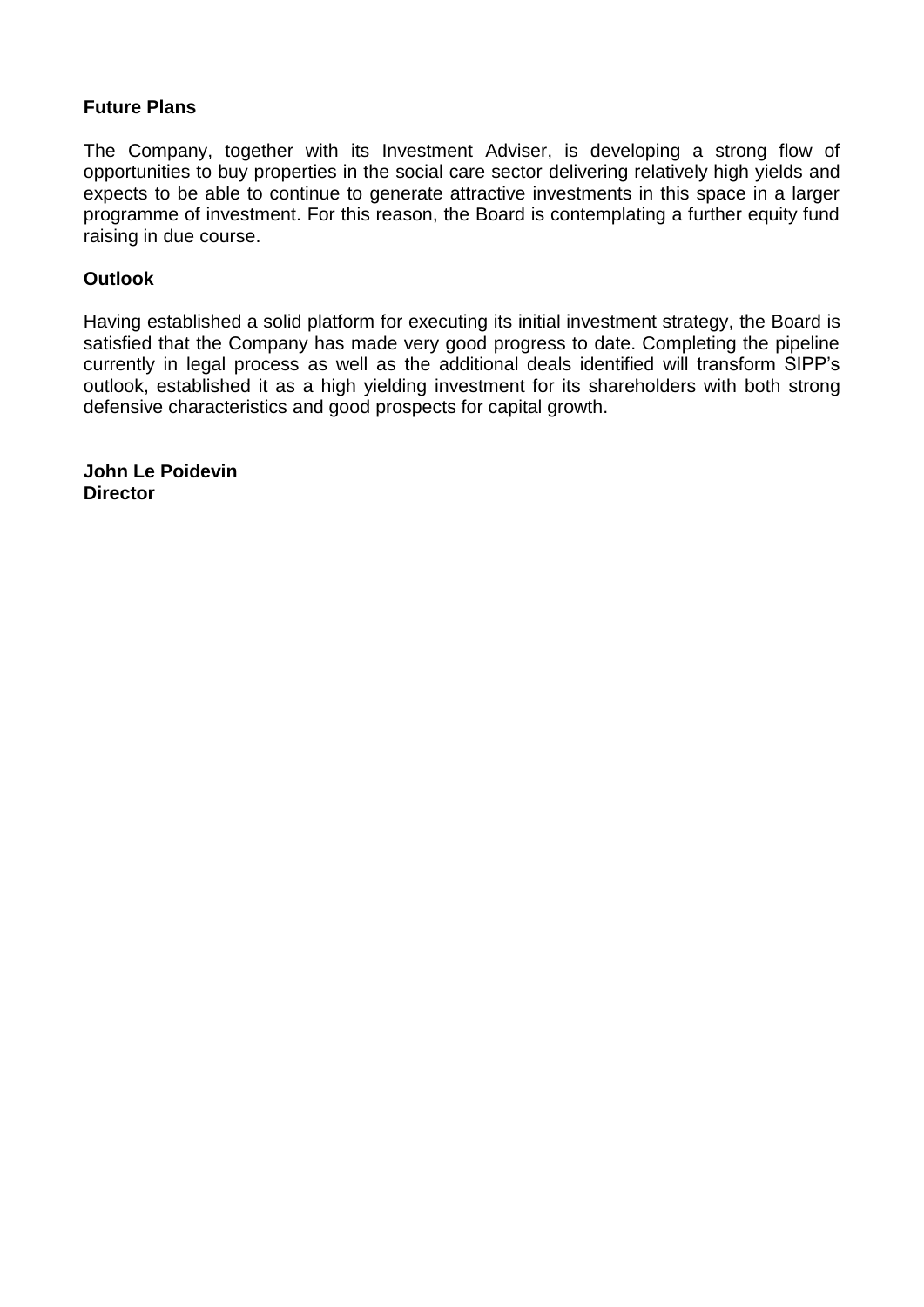## **Consolidated Statement of Comprehensive Income For the six months ended 30 June 2016 (unaudited)**

|                                                                       |              | <b>Six months</b><br>ended 30<br><b>June 2016</b> | <b>Six months</b><br>ended 30<br><b>June 2015</b> | Year ended 31<br>December 2015 |
|-----------------------------------------------------------------------|--------------|---------------------------------------------------|---------------------------------------------------|--------------------------------|
|                                                                       | <b>Notes</b> | £'000                                             | £'000                                             | £'000                          |
| <b>Revenue</b>                                                        |              | 25                                                |                                                   |                                |
| Administrative expenditure                                            |              | (72)                                              | (66)                                              | (168)                          |
| <b>Operating loss</b>                                                 |              | (47)                                              | (66)                                              | (168)                          |
| Interest income<br>Finance costs                                      |              | 1<br>(11)                                         |                                                   | $\overline{2}$                 |
| Loss before taxation                                                  |              | (57)                                              | (66)                                              | (166)                          |
| <b>Taxation</b>                                                       |              |                                                   |                                                   |                                |
| Loss after taxation and total<br>comprehensive loss for the<br>period |              | (57)                                              | (66)                                              | (166)                          |
| Loss per share                                                        |              |                                                   |                                                   |                                |
| Basic and diluted                                                     | 3            | (0.57)p                                           | (2.65)p                                           | (6.66)p                        |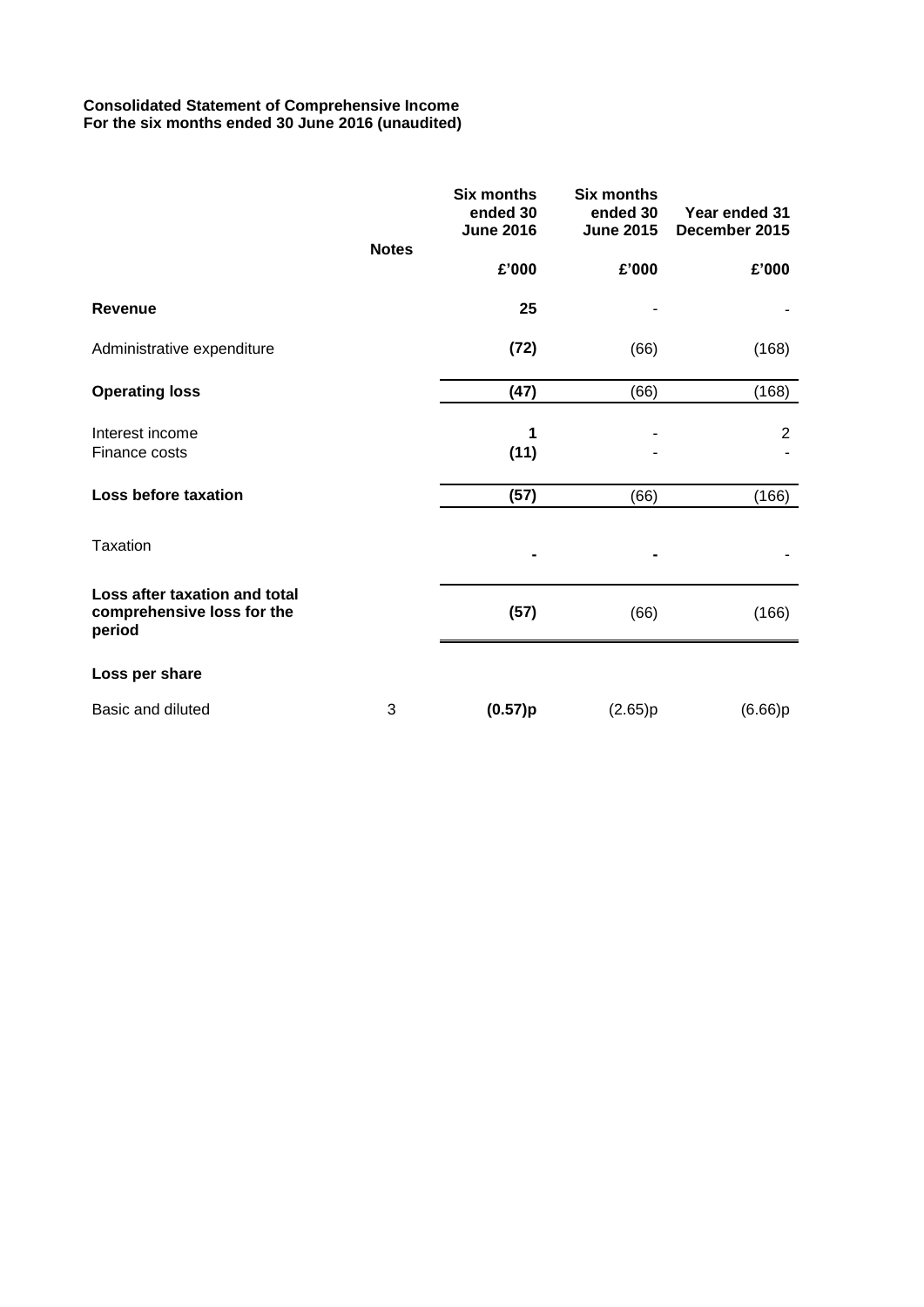## **Consolidated Statement of Financial Position As at 30 June 2016 (unaudited)**

|                                              | <b>Notes</b> | As at 30<br><b>June 2016</b> | As at 30<br><b>June 2015</b> | As at 31<br><b>December</b><br>2015 |
|----------------------------------------------|--------------|------------------------------|------------------------------|-------------------------------------|
|                                              |              | £'000                        | £'000                        | £'000                               |
| <b>Non-current assets</b>                    |              |                              |                              |                                     |
| Investment properties                        | 4            | 1,673                        |                              |                                     |
| Intangible assets                            |              | 1                            |                              |                                     |
|                                              |              | 1,674                        | $\blacksquare$               | $\overline{\phantom{0}}$            |
| <b>Current assets</b>                        |              |                              |                              |                                     |
| Trade and other receivables                  |              | 16                           | 4                            | 8                                   |
| Cash and cash equivalents                    |              | 1,695                        | 421                          | 333                                 |
|                                              |              | 1,711                        | 425                          | 341                                 |
| <b>Total assets</b>                          |              | 3,385                        | 425                          | 341                                 |
| <b>Current liabilities</b>                   |              |                              |                              |                                     |
| Trade and other payables                     |              | (64)                         | (7)                          | (23)                                |
| <b>Non-current liabilities</b>               |              |                              |                              |                                     |
| Loans due after more than<br>one year        | 5            | (1,030)                      |                              |                                     |
| <b>Total liabilities</b>                     |              | (1,094)                      | (7)                          | (23)                                |
| <b>Net Assets</b>                            |              | 2,291                        | 418                          | 318                                 |
| <b>Equity</b><br><b>Capital and Reserves</b> |              |                              |                              |                                     |
| Called up share capital                      | 6            | 2,598                        | 2,491                        | 2,491                               |
| Share premium account                        |              | 12,938                       | 11,015                       | 11,015                              |
| Retained earnings                            |              | (13, 245)                    | (13,088)                     | (13, 188)                           |
| <b>Total equity</b>                          |              | 2,291                        | 418                          | 318                                 |
| Net Asset Value per share                    |              | 17.35p                       | 16.78p                       | 12.77p                              |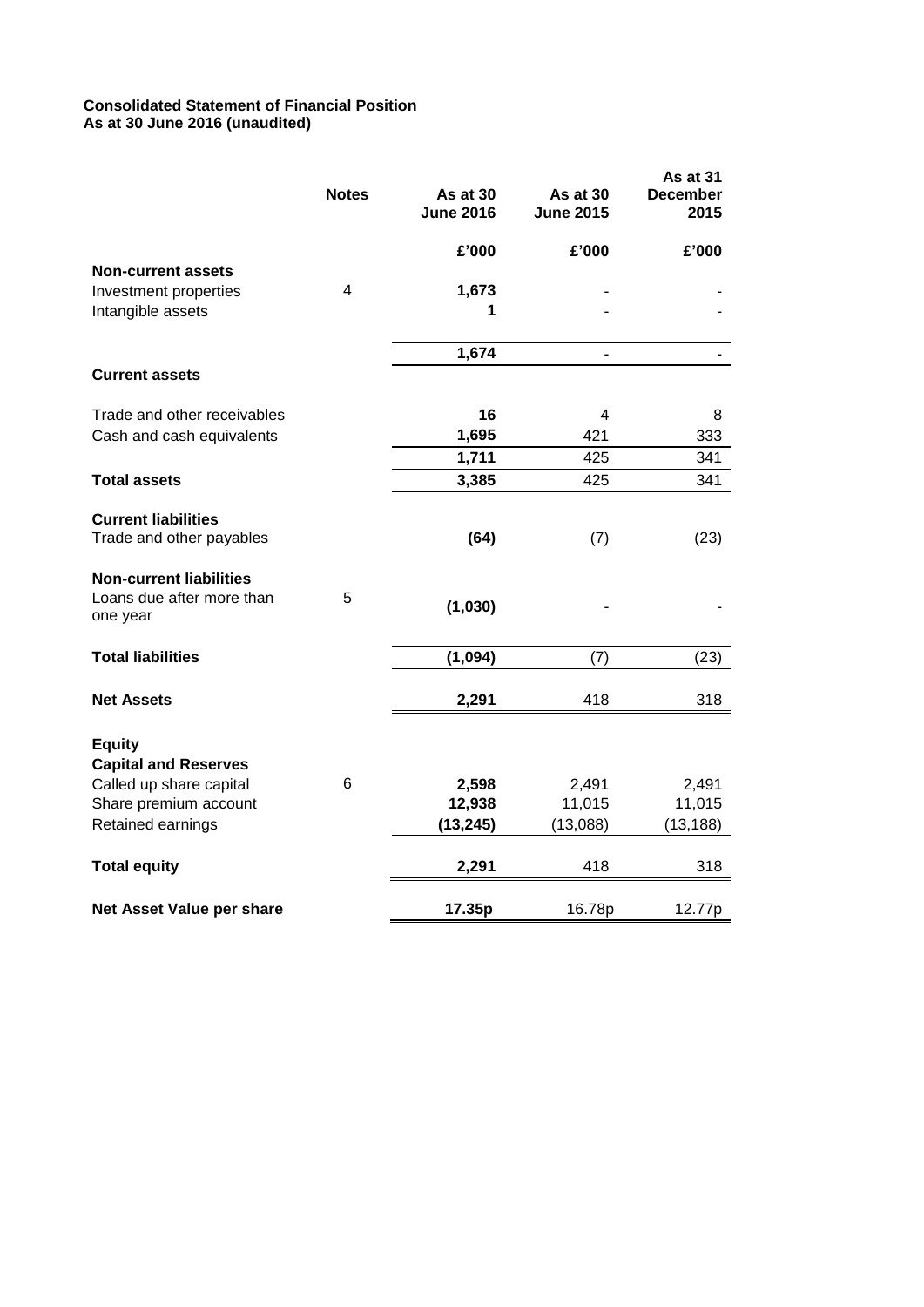### **Consolidated Statement of Changes in Equity For the six months ended 30 June 2016 (unaudited)**

|                     | <b>Share</b><br>capital | <b>Share</b><br>premium<br>account | <b>Retained</b><br>earnings | <b>Total</b> |
|---------------------|-------------------------|------------------------------------|-----------------------------|--------------|
|                     | £'000                   | £'000                              | £'000                       | £'000        |
| At 1 January 2015   | 2,491                   | 11,015                             | (13,022)                    | 484          |
| Loss for the period | ۰                       |                                    | (66)                        | (66)         |
| At 30 June 2015     | 2,491                   | 11,015                             | (13,088)                    | 418          |

|                     | <b>Share</b><br>capital | <b>Share</b><br>premium<br>account | <b>Retained</b><br>earnings | <b>Total</b> |
|---------------------|-------------------------|------------------------------------|-----------------------------|--------------|
|                     | £'000                   | £'000                              | £'000                       | £'000        |
| At 1 July 2015      | 2,491                   | 11,015                             | (13,088)                    | 418          |
| Loss for the period | ۰                       |                                    | (100)                       | (100)        |
| At 31 December 2015 | 2,491                   | 11,015                             | (13, 188)                   | 318          |

|                        | <b>Share</b><br>capital | <b>Share</b><br>premium<br>account | <b>Retained</b><br>earnings | <b>Total</b> |
|------------------------|-------------------------|------------------------------------|-----------------------------|--------------|
|                        | £'000                   | £'000                              | £'000                       | £'000        |
| At 1 January 2016      | 2,491                   | 11,015                             | (13, 188)                   | 318          |
| Loss for the period    | ۰.                      | ٠                                  | (57)                        | (57)         |
| Issue of share capital | 107                     | 1,923                              | ۰                           | 2,030        |
| At 30 June 2016        | 2,598                   | 12,938                             | (13, 245)                   | 2,291        |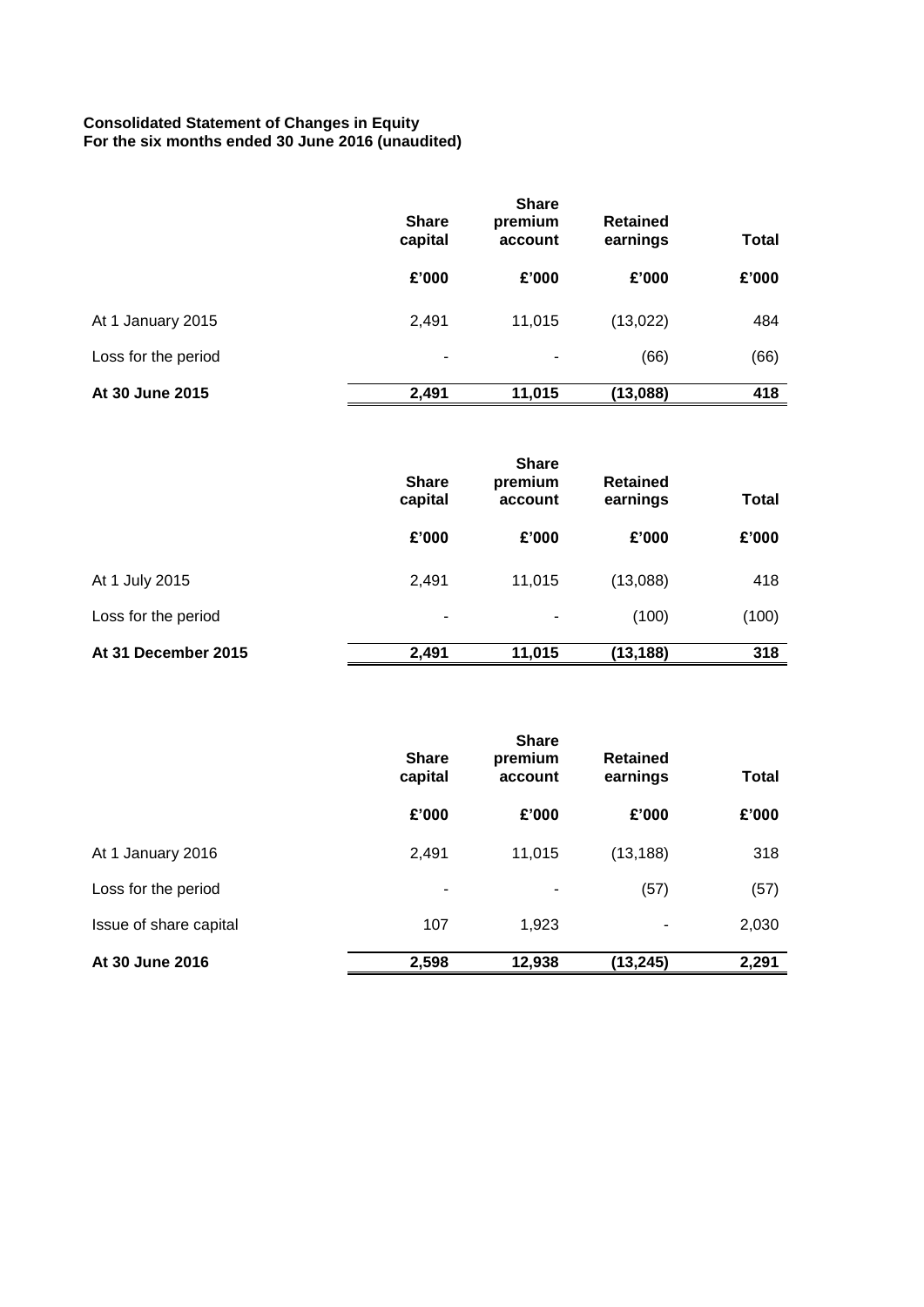## **Consolidated Cash Flow Statement For the six months ended 30 June 2016 (unaudited)**

|                                                           | <b>Six months</b><br>ended 30<br><b>June 2016</b> | <b>Six months</b><br>ended 30<br><b>June 2015</b> | Year ended<br>31 December<br>2015 |
|-----------------------------------------------------------|---------------------------------------------------|---------------------------------------------------|-----------------------------------|
|                                                           | £'000                                             | £'000                                             | £'000                             |
| Loss from operations                                      | (47)                                              | (66)                                              | (168)                             |
| (Increase)/decrease in receivables                        | (8)                                               | 4                                                 |                                   |
| Increase/(decrease) in payables                           | 30                                                | (18)                                              | (2)                               |
| Cash flows from operating activities                      | (25)                                              | (80)                                              | (170)                             |
| <b>Investing activities</b>                               |                                                   |                                                   |                                   |
| Interest received                                         | 1                                                 |                                                   | $\overline{2}$                    |
| Purchase of investment properties                         | (1,673)                                           |                                                   |                                   |
| Purchase of intangible assets                             | (1)                                               |                                                   |                                   |
| Net cash (used in)/generated from investing<br>activities | (1,673)                                           |                                                   | $\overline{2}$                    |
| <b>Financing activities</b>                               |                                                   |                                                   |                                   |
| Proceeds from issue of share capital                      | 2,030                                             |                                                   |                                   |
| New loans received                                        | 1,030                                             |                                                   |                                   |
| Net cash generated from financing activities              | 3,060                                             |                                                   |                                   |
| Net increase/(decrease) in cash and cash                  |                                                   |                                                   |                                   |
| equivalents during the period                             | 1,362                                             | (80)                                              | (168)                             |
| Cash and cash equivalents at beginning of                 |                                                   |                                                   |                                   |
| period                                                    | 333                                               | 501                                               | 501                               |
| Cash and cash equivalents at end of period                | 1,695                                             | 421                                               | 333                               |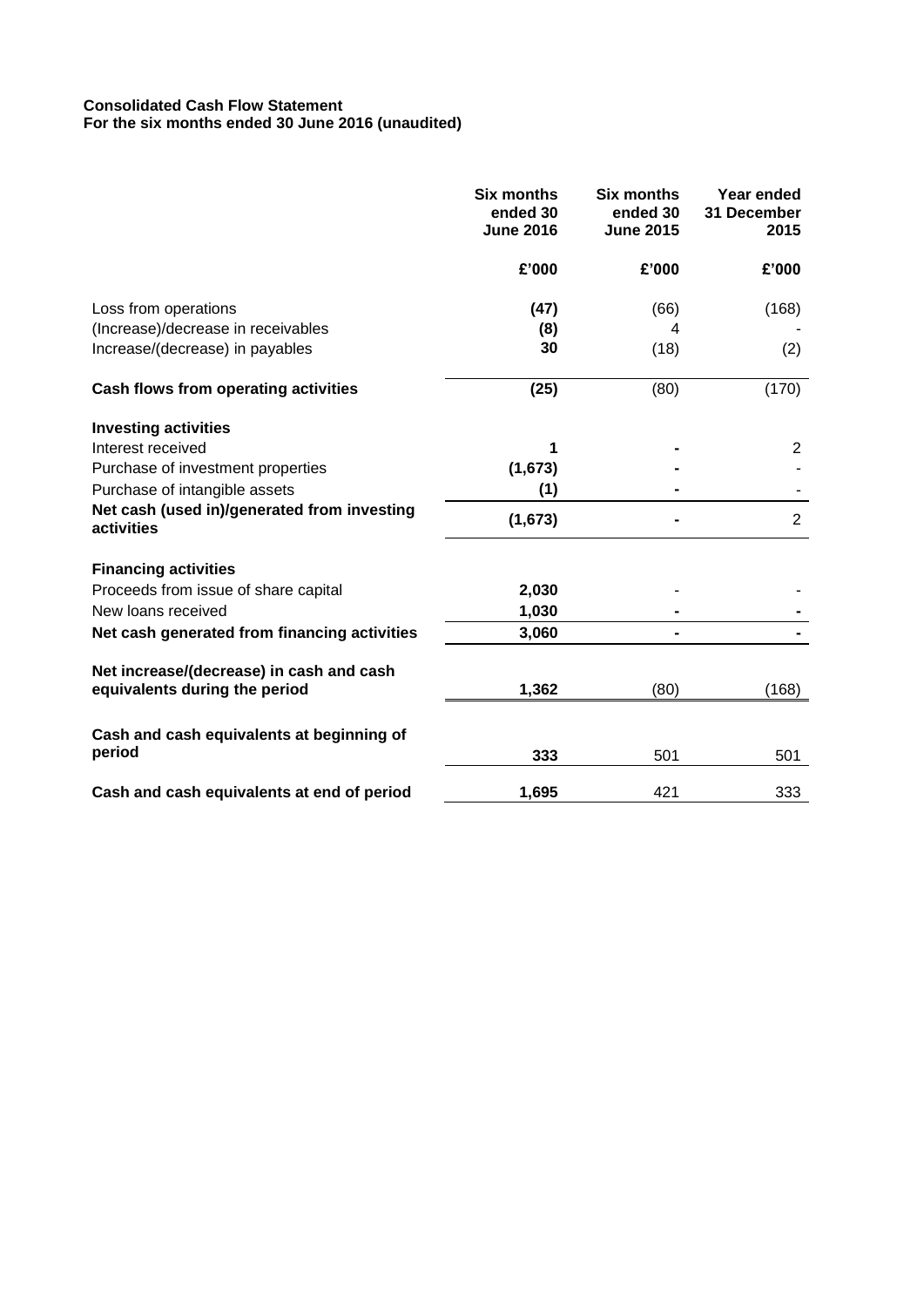## **Notes to the Interim Financial Report For the six months ended 30 June 2016 (unaudited)**

### **1. Financial information**

### **Basis of preparation and publication**

The annual financial statements of Specialist Investment Properties Plc are prepared in accordance with International Financial Reporting Standards as adopted by the European Union. The condensed set of financial statements included in this interim financial report for the period ended 30 June 2016 has been prepared in accordance with International Accounting Standard 34 "Interim Financial Reporting", as adopted by the European Union.

The information for the year ended 31 December 2015 does not constitute statutory accounts. The Annual Report and Accounts of the Group were issued on 5 April 2016. The auditor's report on those accounts was not qualified and did not include a reference to any matters to which the auditors drew attention by way of emphasis without qualifying the report.

Copies of this announcement are available on the Company's website [www.specialistinvestmentproperties.com](http://www.specialistinvestmentproperties.com/)

#### **Accounting policies**

The accounting policies adopted are consistent with those of the previous financial year, with the exception of the following new accounting policies which have been adopted by the Group during the period:

#### *Investment properties*

The Group's investment properties are held for long term investment. Investment properties are initially measured at cost, including transaction costs. Subsequent to initial recognition, investment properties are stated at fair value based on market data and a valuation made as of each reporting date. The fair value of investment property does not reflect future capital expenditure that will improve or enhance the property and does not reflect future benefits from this future expenditure.

Gains or losses arising from changes in the fair value of investment properties are included in the Group Statement of Comprehensive Income in the year in which they arise.

Investment properties are recognised for accounting purposes upon completion of contract, when the risks and rewards of ownership are transferred to the Group. Investment properties cease to be recognised when they have been disposed of. Any gains and losses arising are recognised in the Group Statement of Comprehensive Income in the year of disposal.

#### *Net rental income*

Rental income arising from operating leases on investment properties is accounted for on a straight line basis over the lease term. An adjustment to rental income is recognised from the rent review date of each lease in relation to unsettled rent reviews. For leases which contain fixed or minimum deemed uplifts, the rental income is recognised on a straight line basis over the lease term. Incentives for lessees to enter into lease agreements are spread evenly over the lease terms, even if the payments are not made on such a basis. Rental income is measured at the fair value of the consideration receivable, excluding discounts, rebates, VAT and other sales taxes or duty.

#### *Bank loans and borrowings*

All loans and borrowings are initially measured at fair value less directly attributable transaction costs. After initial recognition, all interest-bearing loans and borrowings are subsequently measured at amortised cost, using the effective interest method.

#### *Borrowing costs*

Borrowing costs that are separately identifiable and directly attributable to the acquisition or construction of an asset that necessarily takes a substantial period of time to get ready for its intended use or sale are capitalised as part of the cost of the respective assets. All other borrowing costs are expensed in the period in which they occur. Borrowing costs consist of interest and other costs the Group incurs in connection with the borrowing of funds.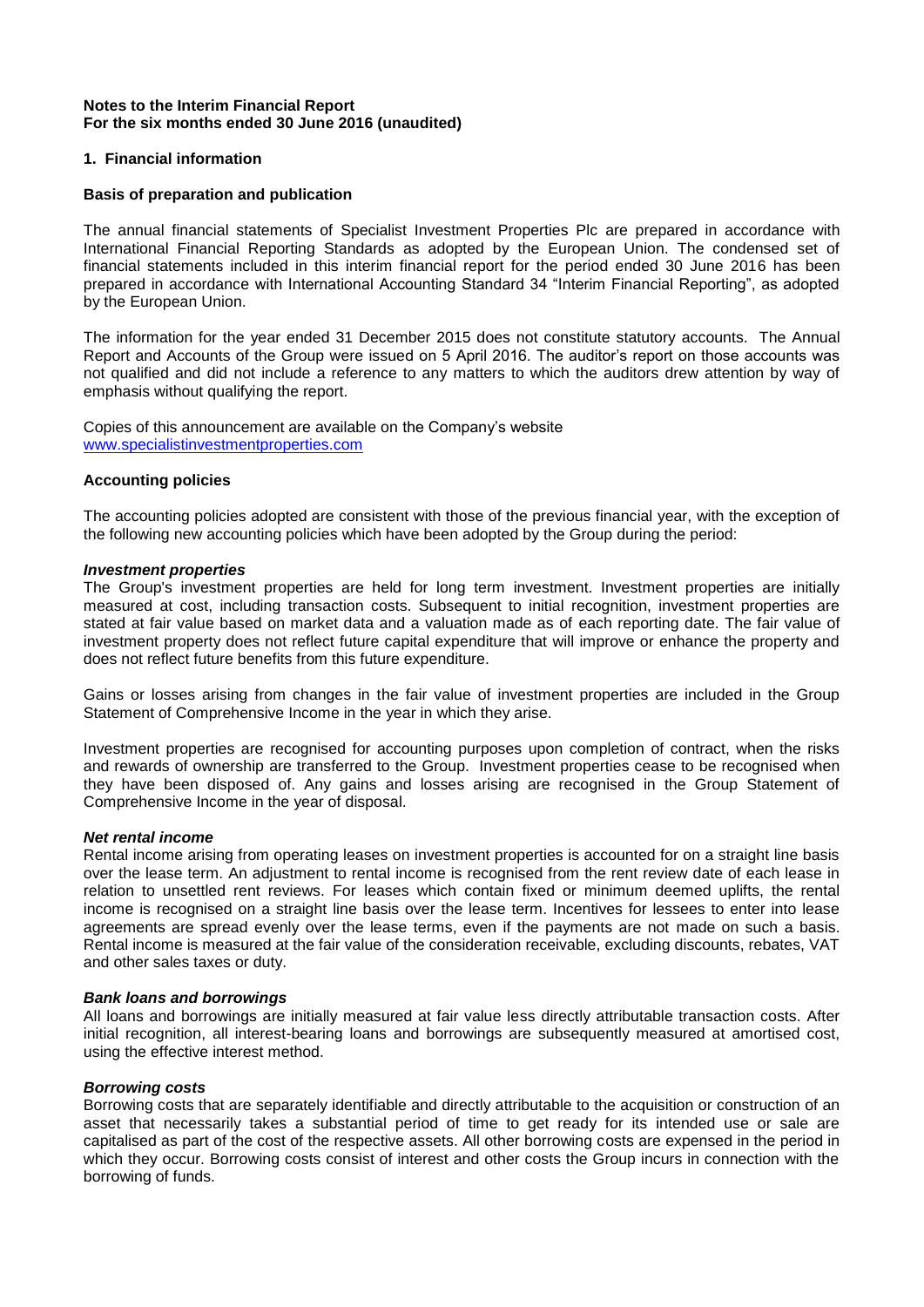## **2. Dividends**

The Directors do not recommend the payment of an interim dividend in respect of the six month period to 30 June 2016 (30 June 2015: £nil, 31 December 2015: £nil).

### **3. Loss per share**

|                                                                                                      | Six months<br>ended 30<br><b>June 2016</b><br>£'000 | <b>Six months</b><br>ended 30<br><b>June 2015</b><br>£'000 | Year ended 31<br><b>December</b><br>2015<br>£'000 |
|------------------------------------------------------------------------------------------------------|-----------------------------------------------------|------------------------------------------------------------|---------------------------------------------------|
| Loss for the period                                                                                  | (57)                                                | (66)                                                       | (166)                                             |
|                                                                                                      | Six months<br>ended 30<br><b>June 2016</b><br>No.   | <b>Six months</b><br>ended 30<br><b>June 2015</b><br>No.   | Year ended 31<br><b>December</b><br>2015<br>No.   |
| Weighted average number of ordinary<br>shares for the purpose of basic and diluted<br>loss per share | 9,966,607                                           | 2,490,953                                                  | 2,490,953                                         |
| Loss per share (pence)                                                                               |                                                     |                                                            |                                                   |
| Basic and diluted                                                                                    | (0.57)                                              | (2.65)                                                     | (6.66)                                            |

The loss per share for the six months ended 30 June 2015 and the year ended 31 December 2015 has been restated to take account of the share reorganisation in the period (see note 6).

#### **4. Investment properties**

| At 1 January 2016       | £'000 |
|-------------------------|-------|
| Additions in the period | 1.673 |
| At 30 June 2016         | 1,673 |

Investment properties purchased during the period totalled £1,673,000 including stamp duty land tax and other associated fees and costs. The properties are carried at their acquisition cost at the period end as this is considered to be a reasonable approximation for open market value.

#### **5. Loans due after more than one year**

As at 30 June 2016, the Group had drawn loans totalling £1,030,000 from a £4.2m loan facility advanced in the period by Heritage Square Limited, a related entity to whom the Company's Investment Adviser, Puma Investments, acts as Trading Adviser.

Under the loan facility, interest is payable on drawn funds at a rate of 6% per annum and loans are repayable two years after the date of drawdown. Loans are used to fund the purchase of investment properties and are secured on those properties by way of a first charge.